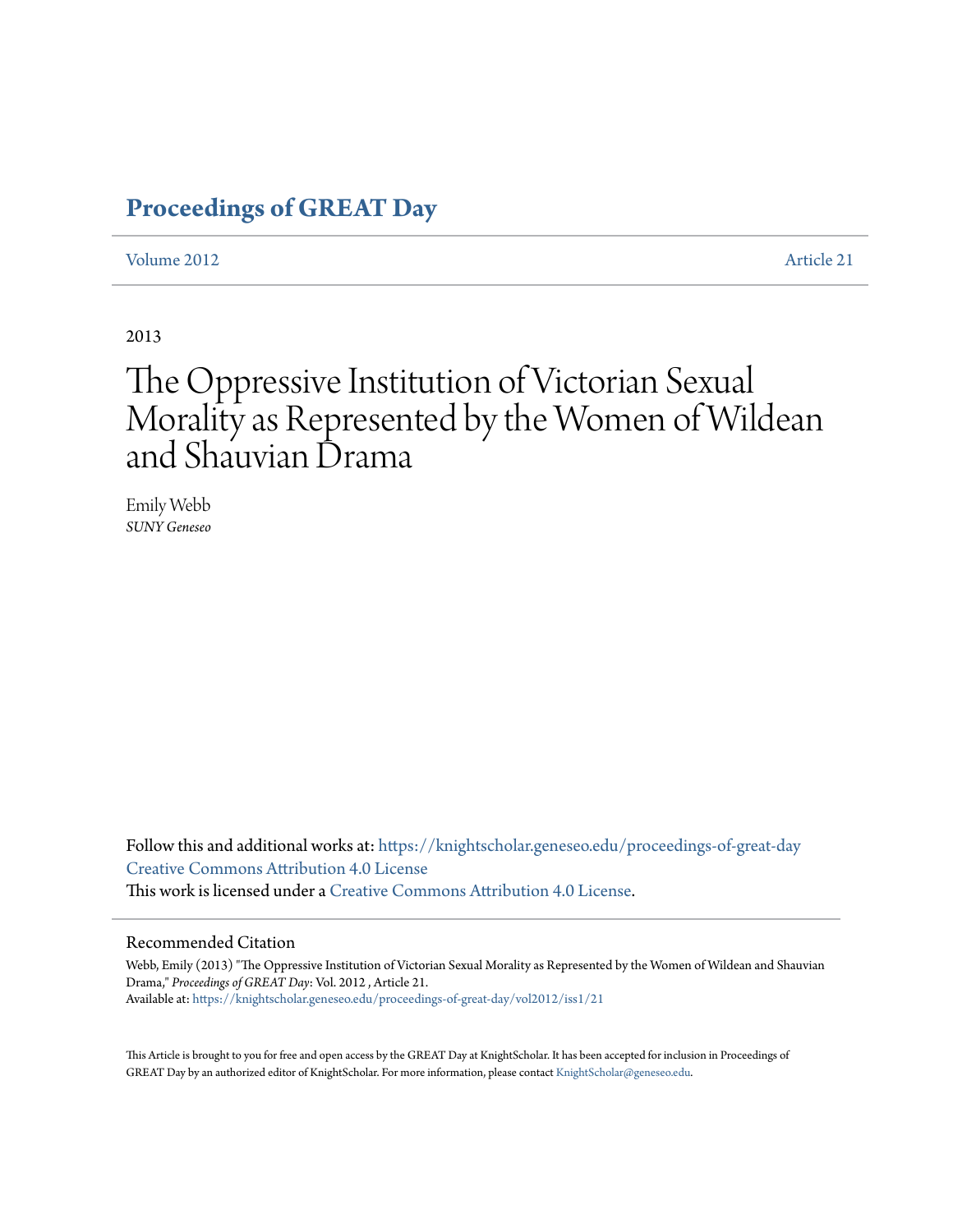1

## **The Oppressive Institution of Victorian Sexual Morality as Represented By the Women of Wildean and Shauvian Drama**

### Emily Webb

Through their various portrayals of women in late nineteenth-century drama, Oscar Wilde and George Bernard Shaw demonstrate disparate approaches towards the dispute against Victorian sexual morality as informed by their respective views of contemporary social convention. In the wake of the social purity movement that strove to outlaw male lust, Wilde explores the sexual politics in the seduction of his female protagonists—specifically Mrs. Arbuthnot in *A Woman of No Importance* (1893) and Lady Windermere in *Lady Windermere's Fan* (1892)—in such a way that suggests the futility of an ethical hierarchy that condones the sexual transgressions of men at the expense of feminine purity. Influenced by his advocacy of women's rights as a major proponent of the Fabian socialist movement, Shaw further denounces this degradation of women under corrupt patriarchal authority through the development of his authoritative female characters, such as Vivie Warren in *Mrs. Warren's Profession* (1893) and Gloria Clandon in *You Never Can Tell* (1897), who claim dominance over men in both the domestic and public spheres. While Wilde merely exposes the double standard of sexual morality as his female protagonists risk public shame for their susceptibility to male vice, Shaw actively condemns oppressive notions of proper womanhood to promote sexual tolerance in Victorian society through various representations of the self-respecting woman.

Without compromising his reputation as a notoriously extravagant dandy whose penchant for hedonistic pleasures was tolerated in nineteenth-century high society, Wilde tested the hypocritical moral hierarchy that social purists strove to reform through his own transgressive behavior. Though Wilde refused to support this movement to outlaw the sexual crimes of men, British journalist and renowned social activist W. T. Stead observed how the criminal charges against the playwright for his acts of gross indecency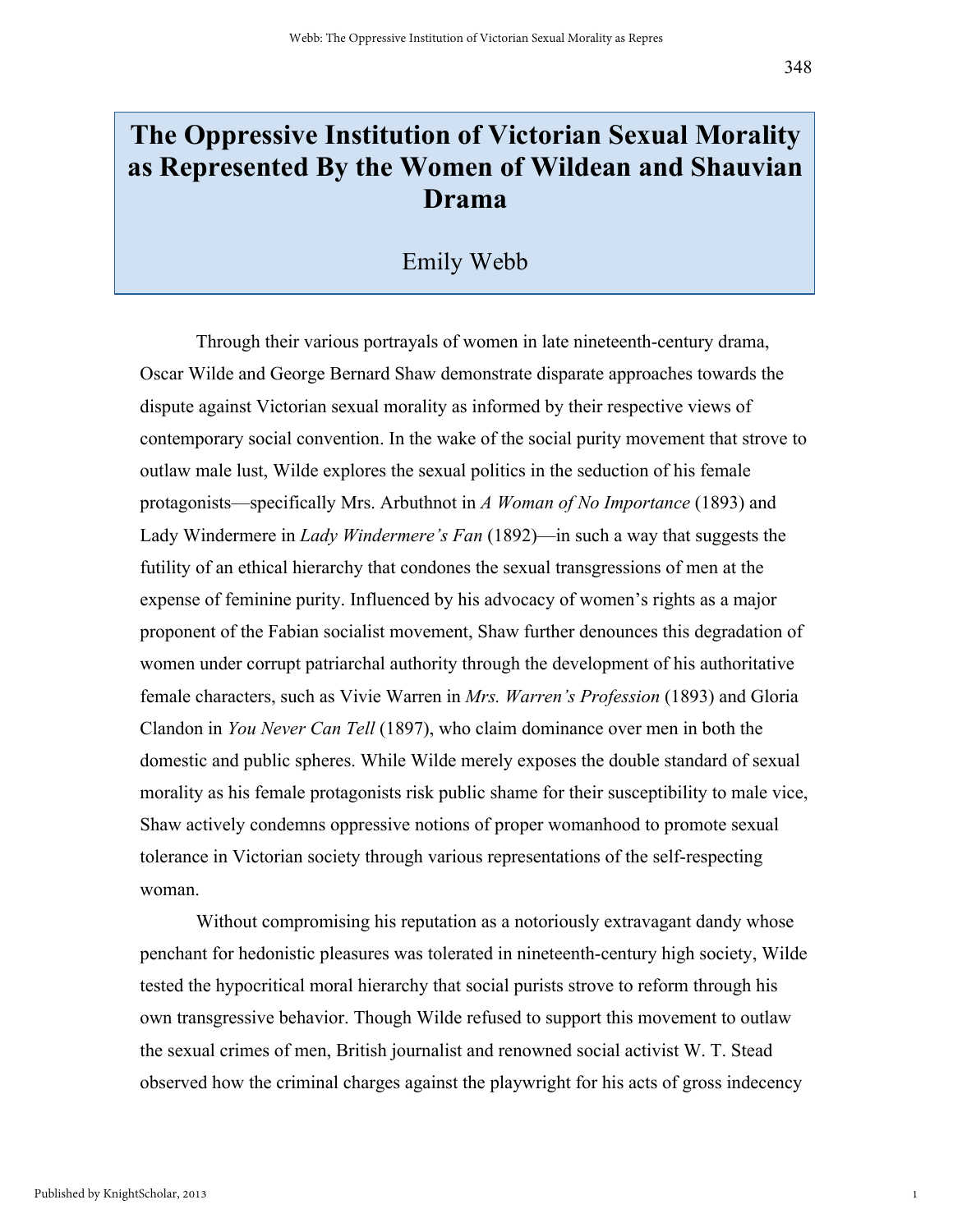exposed the discriminatory moral values that are promoted in Victorian society (Foldy 129–130). When reflecting on the public conviction of Wilde in 1895 for his crimes of sodomy, Stead tries to rationalize Wilde's lewd homosexual exploits and argues that

If the promptings of our animal nature are to be the only guide, the punishment of Oscar Wilde would savour of persecution, and he might fairly claim our sympathy as the champion of individualism against the tyranny of an intolerant majority…If Oscar Wilde, instead of indulging in dirty tricks of indecent familiarity with boys and men, had ruined the lives of half a dozen innocent simpletons of girls, or had broken up the home of his friend by corrupting his friend's wife, no one could have laid a finger upon him. The male is sacro-sanct: the female is fair game (Stead 491–2).

Although he regards Wilde's homosexual transgressions as abnormal conduct, Stead asserts that the social persecution of such deviant behavior ultimately sheds light on the accepted standards of Victorian morality that tolerate the equally lecherous crimes of heterosexual men. Indicating the oppressive demands for female purity within patriarchal society, Stead claims that the established hierarchy of sexual morality would typically overlook similar acts of sexual deviance that are committed by men and rather exploit women. As he inadvertently called into question this double standard of Victorian sexual morality through his criminal acts of homosexual lust, Wilde further evaluated the need for a universal code of ethics in contemporary society in the dramatic action of his societal comedies, which unfolds through the discourse of his morally dubious characters that upholds arbitrary decorum among the privileged class.

Translating this marginal evaluation of the hypocritical hierarchy of Victorian ethics into the sexual politics between the men and women of his modern plays, Wilde constructs brief moral conflicts for his female protagonists that merely assess the oppressive demands for female purity under depraved patriarchal authority. While examining the evolution of his righteous female characters, Gregory Mackie claims that Wilde portrays the dramatic action of his plays only to analyze the moral outlooks of these women and further states that, "The process of moral evaluation, however, is limited by its being confined to a field of binaries and dualistic terms, and character development in these comedies is ultimately subject to a relatively firm ethical (and verbal) typology" (Mackie 157). As the playwright assesses the moral position of his female protagonists, Mackie argues that Wilde limits the development of these characters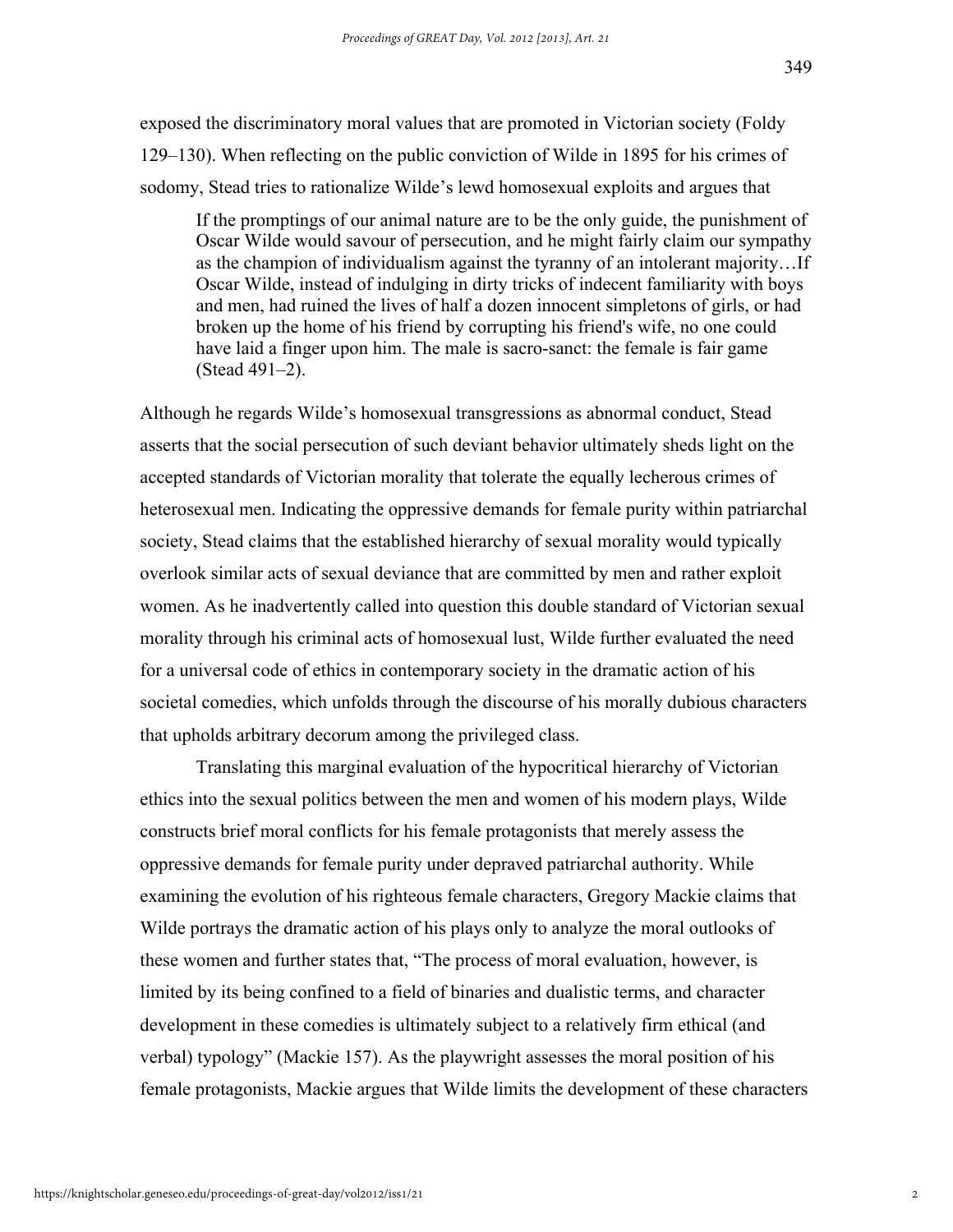within a binary code of ethics in such a way that refrains from obstructing the hypocritical hierarchy of sexual morality. In exploring the perspective of a victim of male vice through the social struggles of the scorned Mrs. Arbuthnot in his play *A Woman of No Importance* (1893), Wilde restricts her bout of moral enlightenment to the dualistic expectations of female purity and male depravity as she endures public condemnation for her weakness in the face of seduction. When she confronts her depraved seducer, Lord Illingsworth, after experiencing years of public shame, Arbuthnot pleads that he leave their love child in her custody and bemoans that, "I have had twenty years of sorrow, and I have only had one thing to love me, only one thing to love. You have had a life of joy, and pleasure, and success. You have been quite happy, you have never thought of us" (Wilde 139). As she tries to inform Illingsworth about the repercussions of his lecherous actions that defamed her reputation, Mrs. Arbuthnot notes how the depraved dandy continues to thrive in high society despite his similar sexual transgressions. Establishing her status as a tragic character, Mrs. Arbuthnot acknowledges the paradoxical hierarchy of moral values that denounces her submission to male vice while condoning such acts of impurity among men as she laments her ostracism from society. Though she first mourns her scorned existence outside of high society, Mrs. Arbuthnot refuses her son's plea to marry her vindictive seducer for the sake of salvaging her reputation and insists that, "I am disgraced; he is not. That is all. It is the usual history of a man and a woman as it usually happens, as it always happens. And the ending is the ordinary ending. The woman suffers. The man goes free" (Wilde 161). While providing keen insight into the discriminatory code of ethics imposed upon men and women, Mrs. Arbuthnot seems to come to terms with her status as a "fallen woman" who exists outside of this paradoxical moral hierarchy when she rejects social expectations of convenient marriage to reclaim her purity. Despite the fact that her enlightened character chooses to preserve her dignity over her social reputation, Mrs. Arbuthnot ultimately evades taking an active stance against the degradation of women at the hands of patriarchal sexuality and allows acts of male vice to persist through the social construct of sexual morality. Thus, Wilde refrains from disturbing the rigid social structure, which perpetuates these discriminatory standards of feminine purity, through the fleeting moral conflict of his female protagonists and, in turn, only exposes the sexual double standard in Victorian society.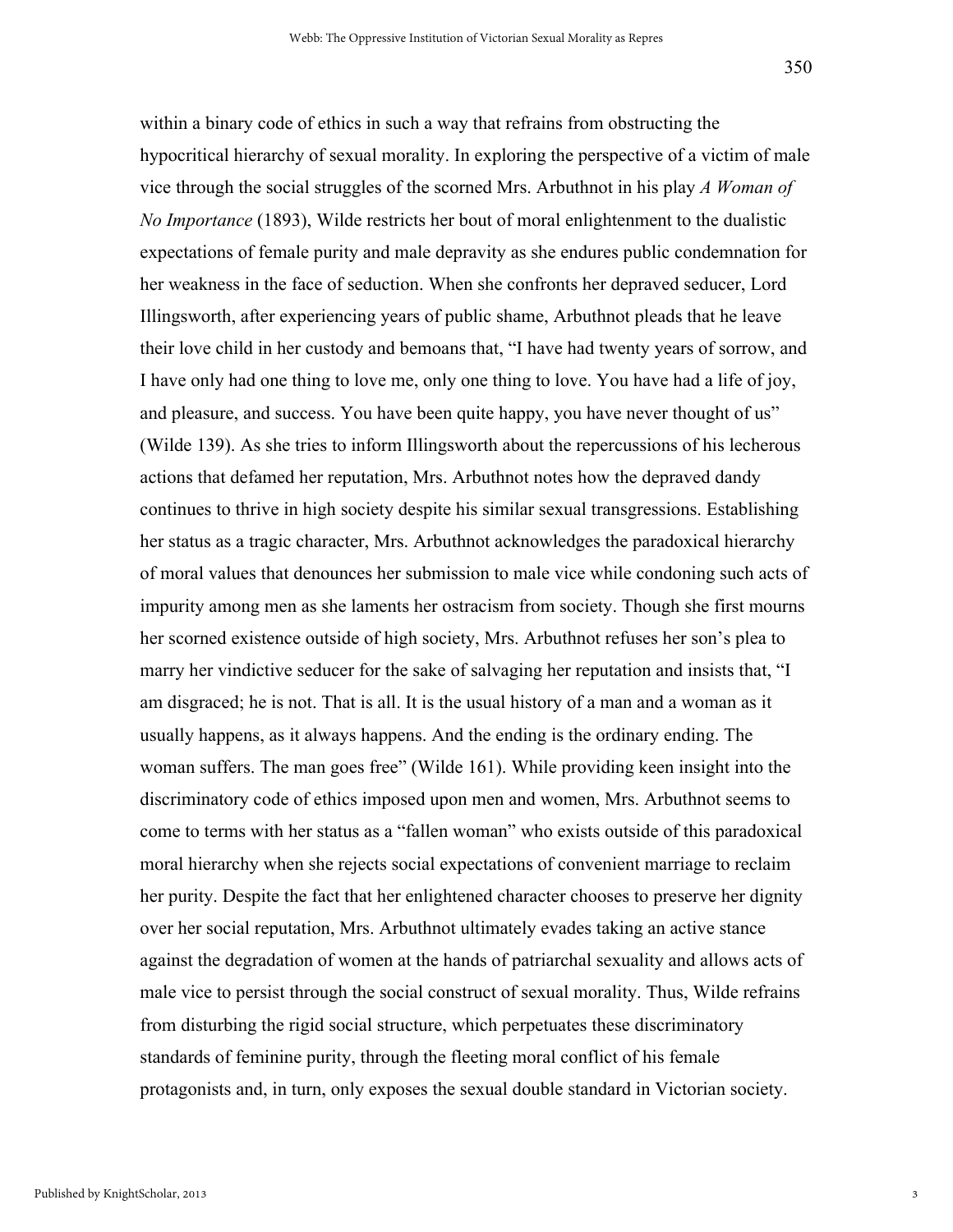In order to maintain this arbitrary decorum within high society, Wilde further evaluates the paradoxical nature of contemporary moral values through the witty discourse of his male and female characters that provokes the vexing moral dilemma of his female protagonists. Analyzing the stylistic function of the playwright's dramatic language, Mackie deconstructs the epigrammatic dialogue shared between his male and female characters and asserts that

The structure of the epigrams that appear in both dramatic dialogue and lists of maxims is a matter of balance and hierarchy, of setting contrasting terms such as goodness and badness, virtue and vice, truth and lies, in opposition to one another, while maintaining the structure of an ethical hierarchy that gives such oppositions their meaning (Mackie 156).

While juxtaposing the notions of good and bad through the epigrammatic language of his morally dubious characters, Mackie claims that Wilde establishes equilibrium among such disparate concepts in this lexical opposition in an attempt to affirm the presence of a hypocritical moral hierarchy in Victorian society. In his first play, *Lady Windermere's Fan* (1892), Wilde exemplifies this balanced contrast through the clever exchange between the morally upright Lady Windermere and the seemingly nefarious dandy, Lord Darlington, which prompts the moral conflict of his female protagonist and tests the paradoxical expectations of sexual purity. When Lady Windermere expresses her belief in a universal standard of moral conduct for a presumably hypothetical case of male infidelity, Lord Darlington contests the absolute division between purity and depravity in society and jokes that, "It is absurd to divide people into good and bad. People are either charming or tedious" (Wilde 43). As he mocks the institution of Victorian morality through their witty discourse, Lord Darlington undermines contemporary moral values through the dual disparity between ethical behavior and social bearing that is posited in these epigrams and suggests the futile existence of this moral binary. Once she finds herself caught in this discrepancy of proper moral conduct when she must choose between the forbidden love of Lord Darlington and her duty to her allegedly adulterous husband, Lady Windermere soon begins to question social demands for female purity as she laments, "And yet which is the worst, I wonder, to be at the mercy of a man who loves one, or the wife of a man who in one's own house dishonours one? What woman knows? What woman in the whole world?" (Wilde 73) While her righteous character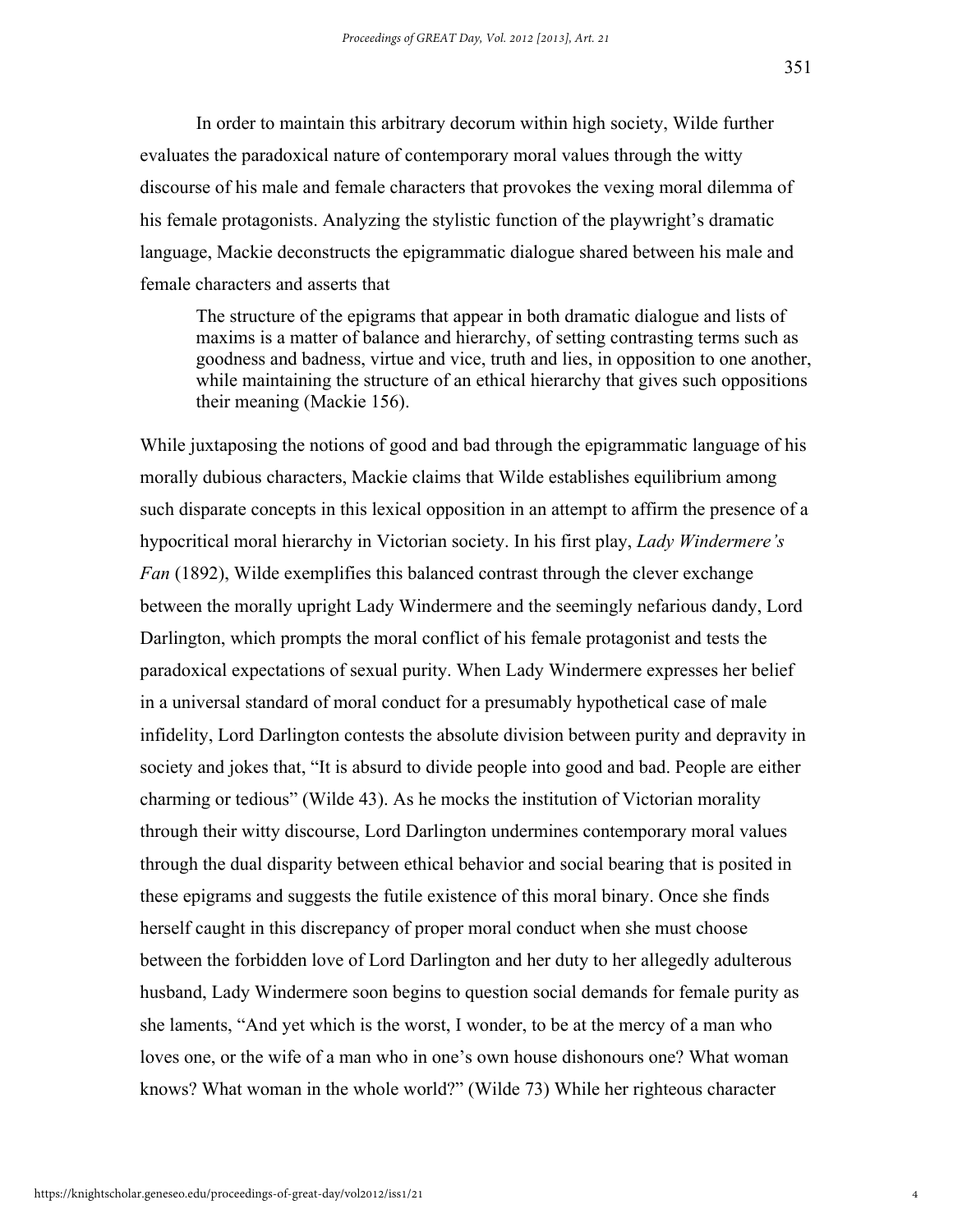struggles to commit her own sexual transgressions against her husband for fear of social condemnation, Lady Windermere internalizes this lexical opposition between the polarized concepts of virtue and etiquette and further perpetuates Darlington's notion of the worthless ethical hierarchy that condones male depravity. Even though she moves to disrupt this moral double standard that often admonishes the sexual deviance of women rather than men, Lady Windermere refrains from challenging its oppressive structure in patriarchal society by reassessing her personal code of ethics once the play's dramatic action reaches its abrupt resolution (Wilde 88). Through the marginal development of his female protagonists' moral conflict as represented in the epigrammatic dialogue of his male and female characters, Wilde preserves the arbitrary decorum within Victorian high society that upholds this hypocritical hierarchy of sexual morality.

While Wilde merely tested the paradoxical construct of nineteenth-century Victorian morality through his own criminal acts of sexual deviance, George Bernard Shaw worked to overturn oppressive demands of ideal womanhood that derived from this binary code of ethics as a result of his social activism. As a major proponent of the Fabian Socialist movement, Shaw expounded his belief that the element of humanity molds both men and women into functioning members of society who make equal contributions to its development. While the playwright believed in the human potential of both men and women in improving society, Sally Peters states that Shaw urged for the establishment of equal rights among the sexes and explains that, "[Shaw] asserted that 'the denial of any fundamental rights' to a woman is really 'a violation of the soul'…He saw his work as that of guiding the Fabians toward a new society to benefit both men and women" (Peters 19). In his public advocacy of such feminist principles, Shaw denounced the lack of female involvement in the public sphere at the expense of social reform and, in turn, worked to subvert patriarchal edicts of ideal domesticity and sexual purity that were inflicted upon women. Demonstrating his adherence to Fabian Socialist doctrine, Shaw promoted the gradual reform of social demands for proper womanhood through his many works of modern drama, which scrutinized such discriminatory standards of Victorian morality in support of his campaign for sexual equality.

In the development of his provocative "discussion plays," Shaw openly condemns social conventions of ideal womanliness through the final resolution of their dramatic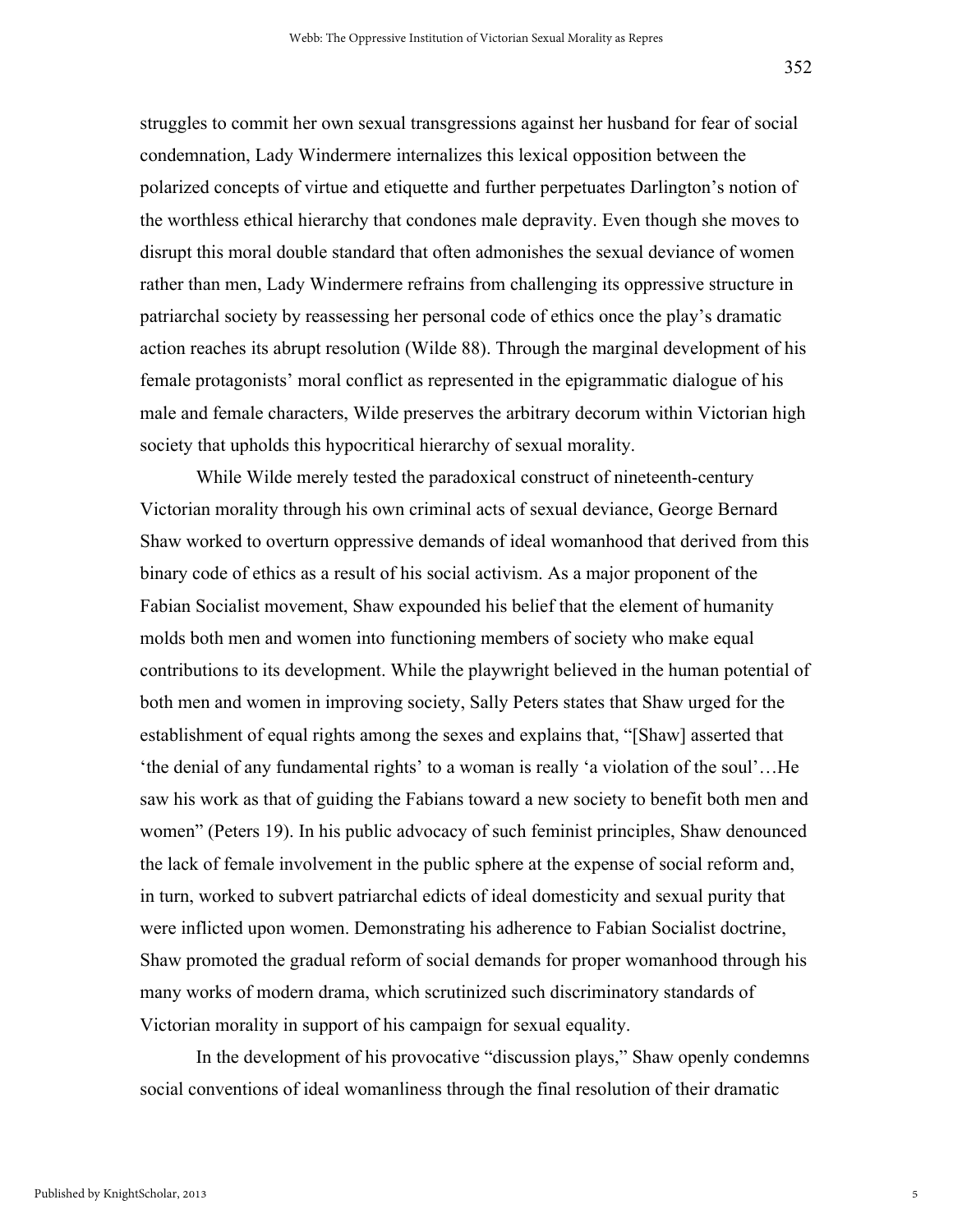action that spawns from the moral conflict of his defiant, authoritative female characters. As expressed in his essay "The Womanly Woman," Shaw argues that patriarchal expectations of female responsibility within the domestic and public spheres deprive women of their individual rights as equal members of society and maintains that, "Therefore Woman has to repudiate duty altogether. In that repudiation lies her freedom; for it is false to say that Woman is now directly the slave of Man; she is the immediate slave of duty" (Shaw 44). By urging Victorian women to renounce their sense of noble, self-sacrificing duty and assert their own independence under patriarchal authority, Shaw fosters the concept of an empowered, self-reliant woman who thrives in contemporary society, which he further illustrates through strong-willed female characters in his plays who thwart standards of proper womanhood. In attributing typical masculine traits to the determined character of Vivie Warren in his play *Mrs. Warren's Profession* (1893), Shaw constructs the image of his autonomous female protagonist as she establishes her position within the patriarchal public sphere in such a way that undermines expectations of her rightful duty to the household. After the influential Sir George Crofts offers her financial stability and high social standing through marriage, Vivie declines his proposal along with the extravagant leisures of privileged high society when she states, "I am much obliged to you for being so definite and business-like. I quite appreciate the offer: the money, the position, Lady Crofts, and so on. But I think I will say no, if you don't mind. I'd rather not" (Shaw 74). Though the insincere gentleman tries to appeal to her pragmatic personality with his forthright terms of a marriage of convenience, Vivie rejects this call to her feminine duty of submissive domesticity so that she may focus on advancing within the working world and achieve her own economic means among her male counterparts. When she later faces much scrutiny from Praed and Frank Gardener for her austere, unromantic character, Vivie dismisses their insistence on her necessary sentimentality and domesticated nature as a woman and asserts that, "You are welcome to any illusions you may have left on these subjects: I have none. If we three are to remain friends, I must be treated as a woman of business, permanently single [*to Frank*] and permanently unromantic [*to Praed*]" (Shaw 86). Resisting the male influences that intrude upon her space within the public sphere, Vivie discredits their expectations of her responsibilities as a pious, delicate woman and a doting wife by upholding her proclivity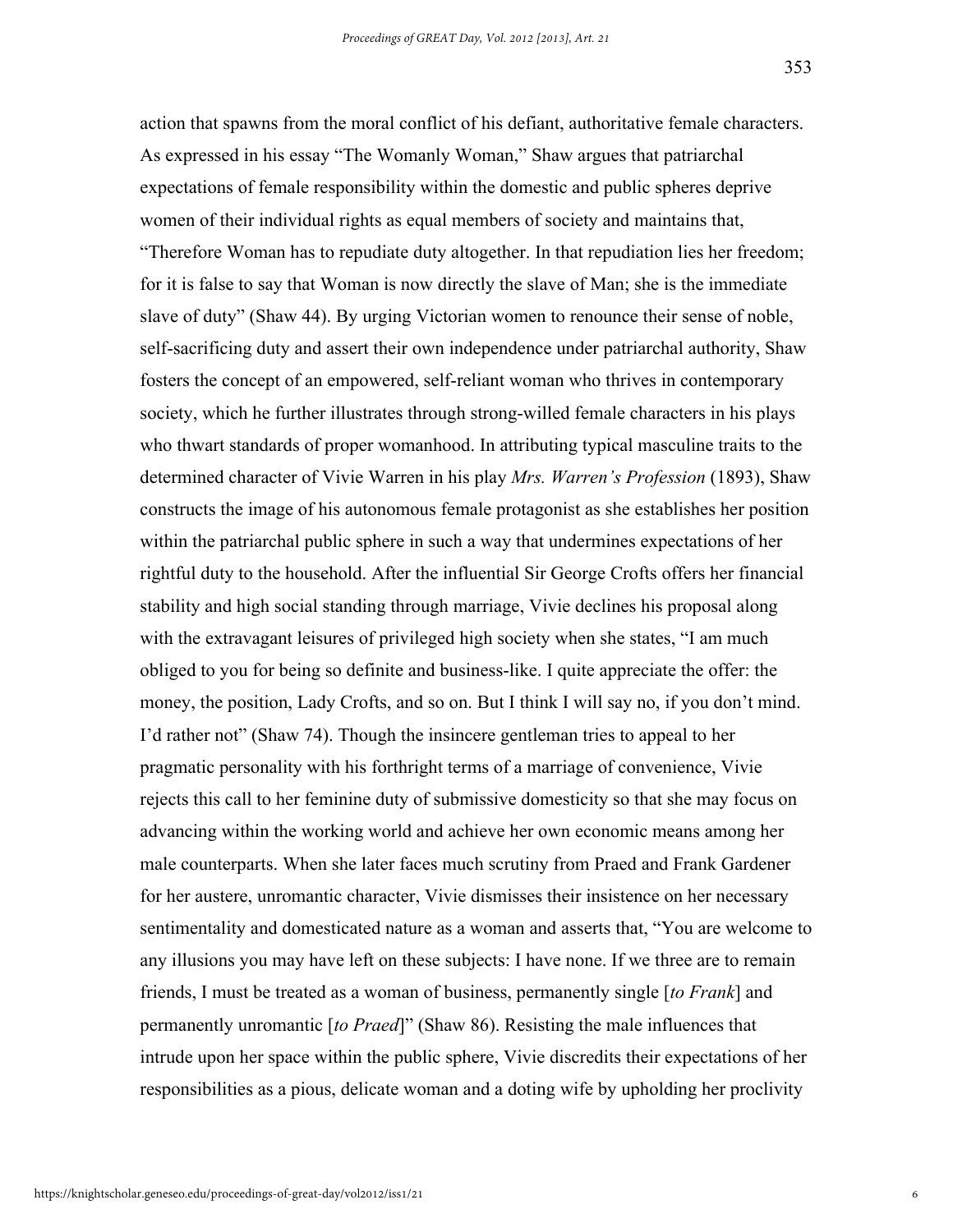for self-reliance in such a way that contests Victorian standards of love and marriage. Although she may not seem to triumph over patriarchal authority as she continues to fulfill her noble duty as a businesswoman under the dominant males of the working world, Vivie still asserts her independence after enduring the oppressive demands for proper womanhood that drove her mother to engage in sordid business so that she may achieve her own respectable means for economic success. Rather than limit the development of his female protagonists to the binary of Victorian morality as illustrated in Wilde's plays, Shaw fully explores their moral conflict to the point where their characters subvert the social construct of ideal womanliness and claim dominance within patriarchal society.

Despite the fact that he portrays several of his female protagonists in a conventional domestic role as they fulfill their supposedly feminine duties of selfsacrificing love and sexual purity, Shaw manages to permutate his conception of the independent, authoritative women through the dramatic action that unfolds within the domestic sphere to closely scrutinize and subvert such patriarchal standards of ideal femininity. When he considers the helpless circumstances of ideal Victorian wives within the household, Shaw upholds that these women must assume a matriarchal position over their domestic domain in order to reclaim their dignity and reasons that, "The self-respect she has lost as a wife she regains as a mother; in which capacity her use and importance to the community compare favourably with those of most men of business" (Shaw 40). By attaining authority within a household that thrives on their self-sacrificing duty, Shaw argues that women can undermine the oppressive standards of ideal domesticity that demean their natural womanhood and regain a sense of autonomy and self-worth through her dominance. In the development of his female protagonist Gloria Clandon in his comedic play *You Never Can Tell* (1897), Shaw illustrates this notion of female empowerment through domestic duty while her strong-minded character works to elicit her command over the institution of Victorian marriage. As she struggles to protect her strong convictions against the affection of the lustful bachelor, Mr. Valentine, Gloria laments her lack of moral strength after she kisses him and admits that, "I am one of those weak creatures born to be mastered by the first man whose eye is caught by them; and I must fulfil my destiny, I suppose" (Shaw 86). By conceding to her presumably

7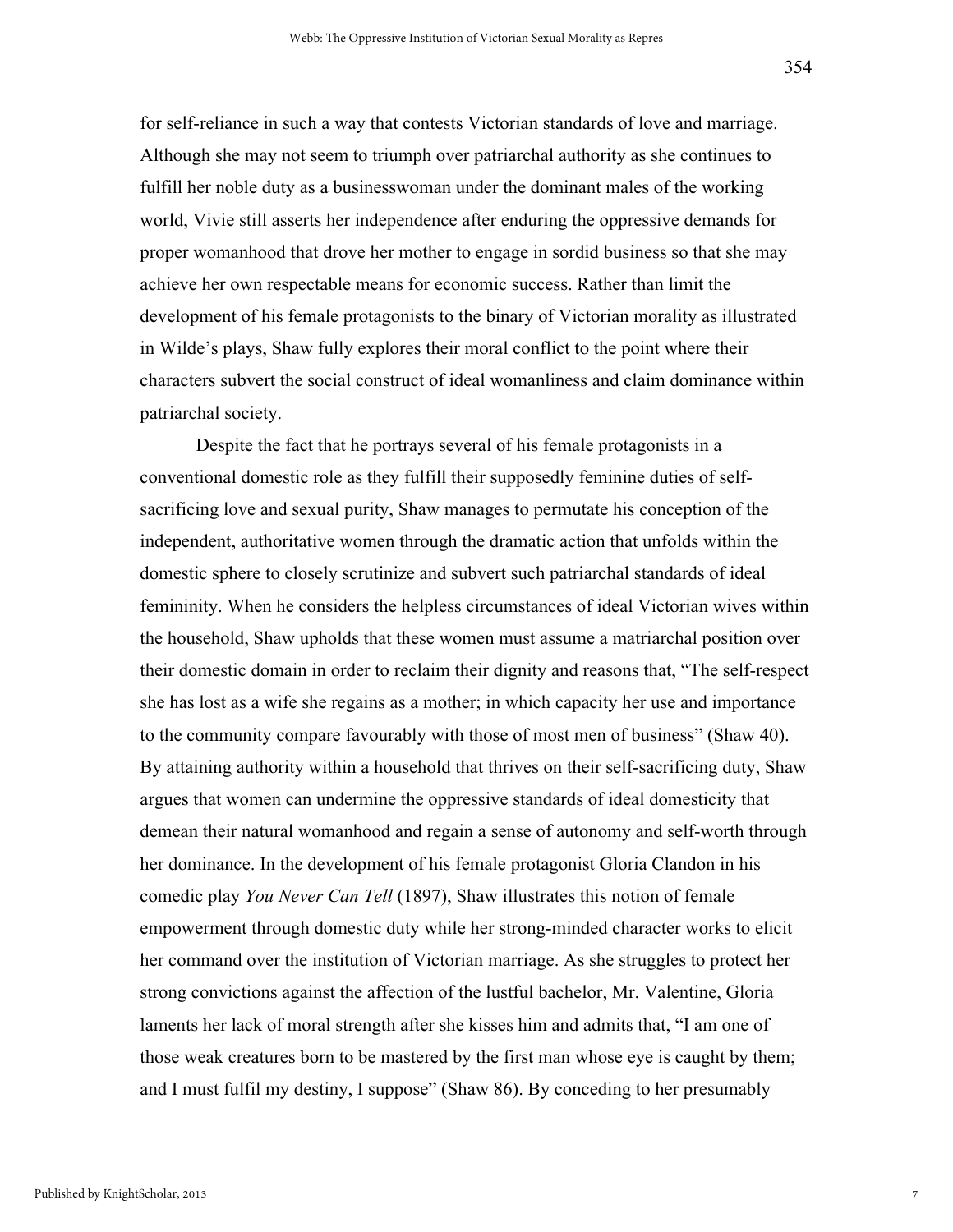natural sentimentality as a woman overcome by passion, Gloria appears to revoke her self-reliant feminine identity and succumb to patriarchal expectations of passive womanhood as she reluctantly pursues this love affair with her male counterpart. Once she learns that Valentine earns meager wages as a dentist, Gloria aggressively embraces her suitor and takes it upon herself to propose marriage when she declares, "Now let us have no false delicacy. Tell my mother that we have agreed to marry one another" (Shaw 122). Knowing that the irresistible bachelor actually holds weak economic standing, Gloria moves to acquire control over Valentine through marriage so that she may reclaim her self-respect as a morally upright, autonomous wife within their household. Although she seems to compromise her self-reliant character in assuming the oppressive domestic duty imposed upon women, Gloria ultimately redeems the weakness of her own principles as she gains dominance over this financially unstable patriarch and asserts her independence. Thus, Shaw resolves the moral struggles of his authoritative albeit conflicted female protagonists who face oppressive demands for ideal womanliness in such a way that suggests the rightful independence of women through their matriarchal authority acquired through domestic duty.

Though both playwrights illustrate patriarchal demands for proper womanhood that are upheld within Victorian society, Oscar Wilde and George Bernard Shaw convey their divergent perspectives on the social construct of sexual morality through the different magnitudes of dramatic action that develop the female protagonists in their respective works. Considering his own immoral behavior as a sexually deviant dandy within high society during the late nineteenth-century, Wilde restrains the moral conflict of the righteous women in his plays—specifically Mrs. Arbuthnot of *A Woman of No Importance* (1893) and Lady Windermere in *Lady Windermere's Fan* (1892)—to maintain arbitrary decorum in the paradoxical hierarchy of ethics that condones male depravity and merely expose the double standard of Victorian sexual morality. Conversely, Shaw fully explores the social struggles of his strong-willed, autonomous female characters, such as Vivie Warren in *Mrs. Warren's Profession* (1893) and Gloria Clandon in *You Never Can Tell* (1897), to subvert discriminatory expectations of ideal womanliness and further encourage social reform for women's rights. While Wilde eludes a disruption of the established ethical hierarchy—which would overlook his